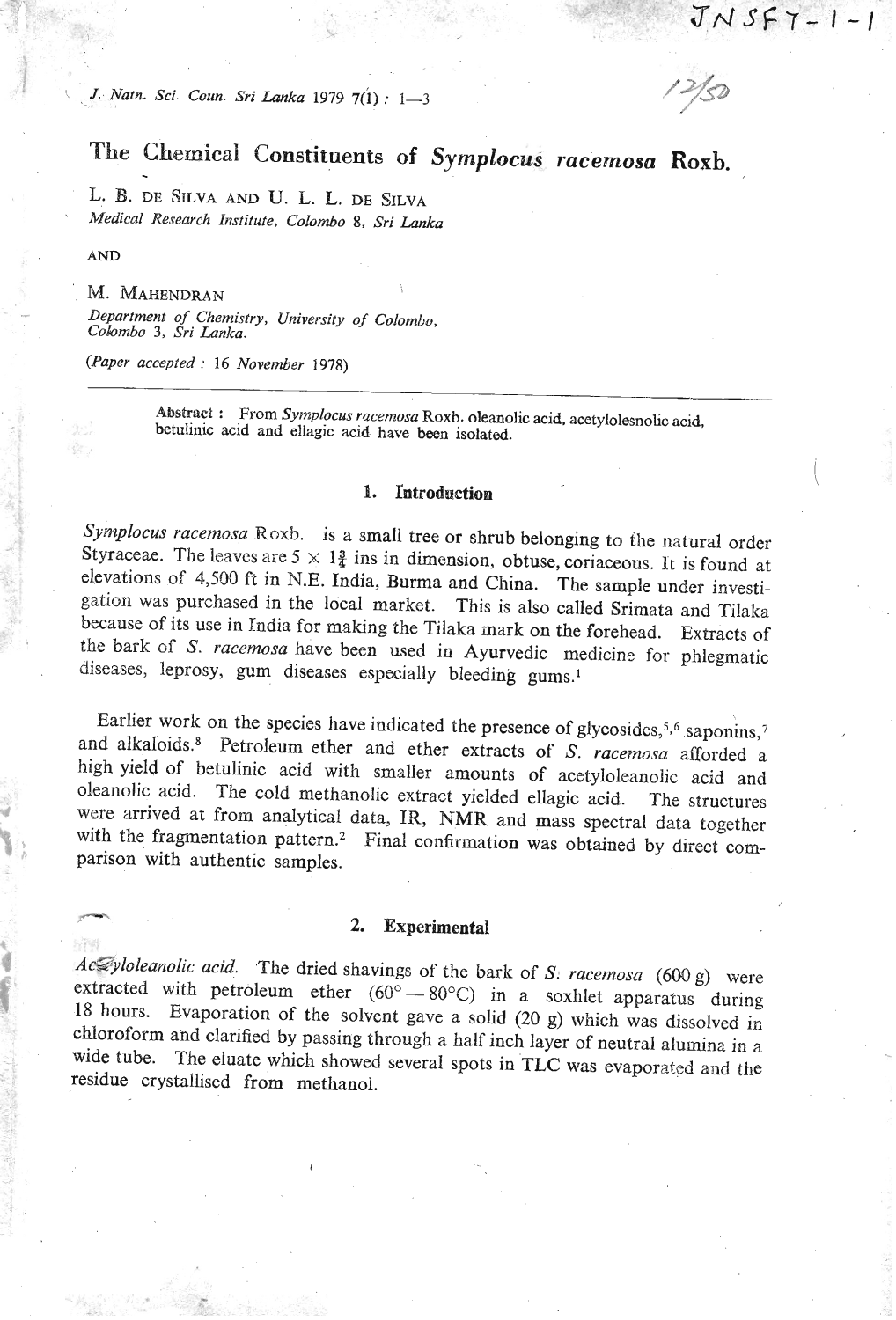## 2 **L. B.** de Silva, U. L. L<sub>.</sub> de Silva, and *M. Mahendran*

Recrystallisation from chloroform/petroleum ether gave colourless needles. (10g ; 1.6% of dry weight of bark) m.p. 276-78° (lit. 268°)<sup>3</sup> [ $\alpha$ ]<sup>20</sup><sub>D</sub>  $\pm$  70 (lit.  $\pm$  70  $\pm$  1.5)<sup>4</sup>; IR 1690, 1740 cm<sup>-1</sup>. The mass spectrum showed a peak at m/e 452 which is M-46 (most likely M-HCOOH) (Found : C, 76.87 ; H, 9.91% Calc. for  $C_{32}H_{50}O_4$ : C, 77.10; H, 10.04%). The NMR spectrum gave the following signals  $\delta$  5.3 (m, 1H) vinyl proton at C<sub>12</sub>, 4.5 (t, 1H) C<sub>3</sub> proton, 2.0 (s, 3H) methyl of the acetate, 0.8 (s, 3H), 0.86 (s, 9H), 0.96 (s, 6H), 1.0 (s, 3H) 7 methyl groups. The product on hydrolysis gave oleanolic acid m.p.  $308-9^{\circ}$  (lit.  $306-8^{\circ}$ )<sup>3</sup> identical in all respects with an authentic specimen of oleanolic acid.

' *The methyl ester* of the above compound was prepared by treating the compound with excess diazomethane and had a m.p.  $221-23^{\circ}$  (lit. 223).<sup>3</sup> The NMR spectrum gave the following signals :  $\delta$  5.3 (m, 1H) vinyl proton at. C<sub>12</sub>, 3.6 (s, 3H) ester methyl ; 2.02 (s, 3H) methyl of acetate. The mass spectrum showed the molecular ion m/e 514 and the fragmentation pattern was identical to that shown by  $\Delta^{12}$ unsaturated oleanenes.<sup>2</sup>

*Oleanolic acid.* The mother liquor after the separation of acetyloleanolic acid and' evaporation gave 3 spots on TLC corresponding to the  $R_F$  values of acetyloleanolic, oleanolic acid, betulinic acid. These were chromatographed on silica gel and progressively eluted with benzene, benzene/chloroforin and chloroform. Fractions  $30-33$  from chloroform on evaporation gave oleanolic acid m.p.  $308^\circ - 309^\circ$  (lit.  $306-8°$ <sup>3</sup> undepressed on admixture with authentic oleanolic acid.

*Betulinic acid* : After extraction with petroleum ether, the bark was exhaustively extracted with ether during 18 hrs. The residue  $(18 g)$  which had separated on the sides of the flasks was collected, dissolved in chloroform and filtered through a thin layer of alumina  $(\frac{1}{2})$  in). The eluate was evaporated and the residue crystallised from ether/methanol and finally from ethanol as needles m.p.  $307-8^{\circ}$  (lit.  $304-21^{\circ}$ )<sup>3</sup> (10g.  $1.6\%$  of dry weight of bark). The NMR spectrum contained the following signals :  $\delta$  4.6 (d, 2H) J = 3Hz vinyl protons, 1.62 (e, 3H) methyl group attached to  $CH_3-C=CH_2$  0.68 (s, 3H), 0.78 (s, 3H), 0.88 (s, 6H), 0.92 (s, 3H) 5 methyl groups; IR 1690, 1640, 3440 cm<sup>-1</sup> (Found : C, 78.40; H, 10.84 ;  $C_{30}H_{48}O_3$ requires *C*,  $78.97$ ; H,  $10.52\%$ . The mass spectrum showed the molecular ion  $m/e$  456. The identity of this compound was confirmed by the direct comparison with an authentic specimen of betulinic acid,  $(m. p. ;$  mixed m. p. TLC). *-4* -,

*Acetate of betulinic acid:* The betulinic acid on acetylation with acetic ant dride pyridine at room temperature gave needles m.p. 278° (lit. 287—91)<sup>3</sup>  $\alpha$ ] $\alpha^{20}$  $\approx$  23°  $(CHCI<sub>3</sub>)$  (lit.  $[\alpha]_D^{20} + 22 \pm 2^{\circ}$ ).<sup>4</sup> The NMR spectrum contained the following signals:  $\delta$  4.66 (d, 2H) J = 3Hz, 2 vinyl protons; 4.45 (s, 1H) C<sub>3</sub> proton; 2.0 (s, 3H) methyl of acetate, 1.7 (s, 3H) methyl group of  $CH_3-C=CH_2$ ; IR, 1690, 1735, 1640 cm<sup>-1</sup>. The mass spectrum showed the molecular ion of m/e 498 and the rest of the fragmentation pattern is identical to the pattern shown by Lupenes. $2$